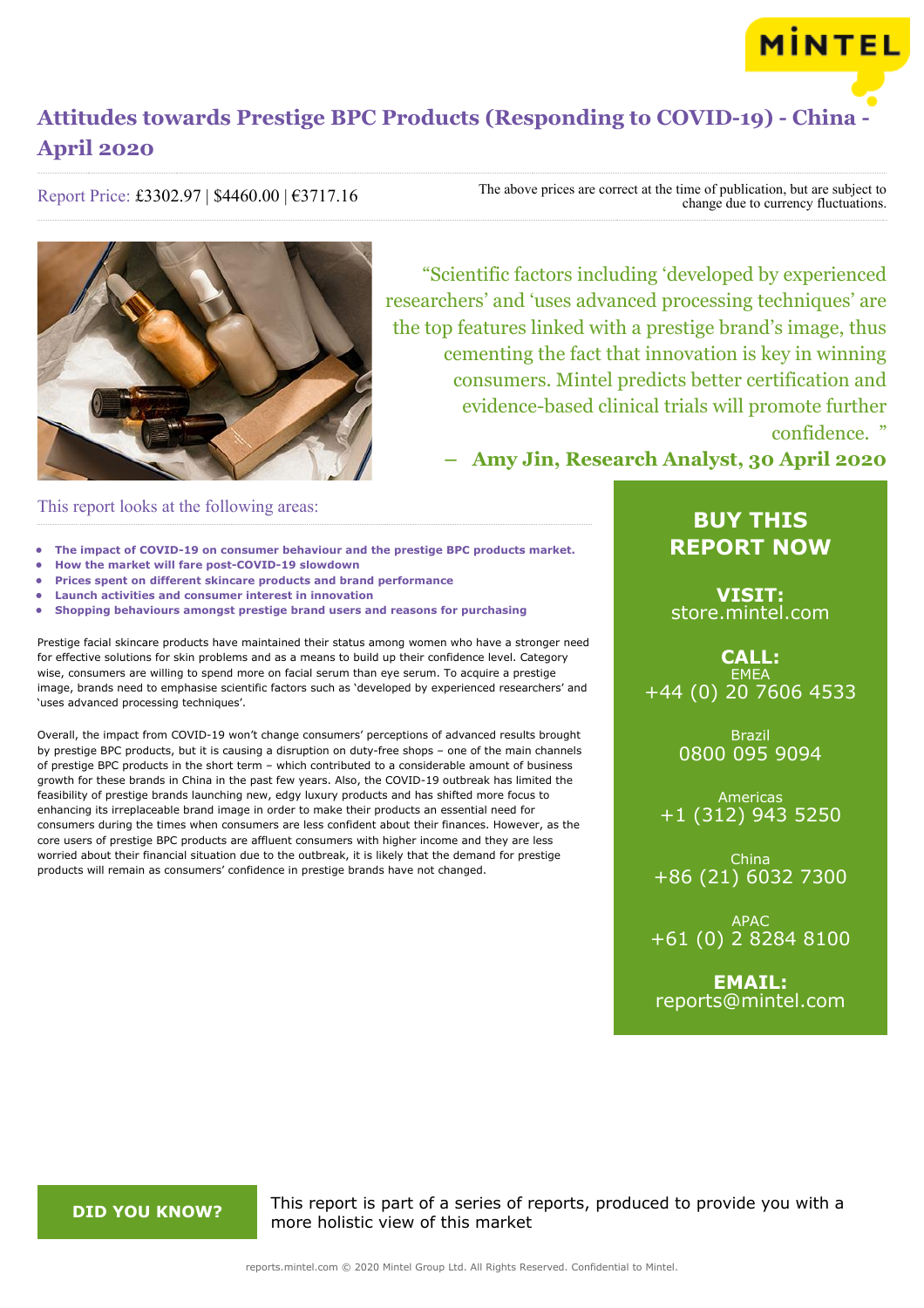Report Price: £3302.97 | \$4460.00 | €3717.16

The above prices are correct at the time of publication, but are subject to change due to currency fluctuations.

MINTEL

## **Table of Contents**

## **Overview**

What you need to know

Key issues covered in this Report

Report Scope

Subgroup definitions (Prestige Products Users)

## **Executive Summary**

Market and competition

## Impact of COVID-19 on Prestige BPC products

## Long-term impact of COVID-19 will be limited

Figure 1: Short, medium and long term impact of COVID-19 on prestige BPC products, April 2020

## The consumer

## Facial serum and eye cream stand a higher chance to perform better after the outbreak

Figure 2: Money spent on different products, February 2020

Leading brands have not changed but Estée Lauder has successfully captured more younger users Figure 3: Top prestige skincare brands used in the last six months, February 2020

## Pursuit of healthier skin condition is an important driver of using prestige BPC

Figure 4: Benefits sought when using prestige products vs regular products, February 2020

## Advanced R&D is the key to obtaining prestige image

Figure 5: Features associated with prestige skincare brands, February 2020

Getting better results remains the top reason for using prestige brands while innovative product features saw an increase Figure 6: Reasons for using prestige brands, January 2018 VS February 2020

## Consumers have a high trust in prestige brands including domestic brands

Figure 7: Attitudes towards prestige products, February 2020

## What we think

## **The Impact of COVID-19 on Prestige BPC Products**

Figure 8: Short, medium and long term impact of COVID-19 on prestige BPC products, April 2020

## Opportunities and Threats

## Loss in duty-free shops can be a win for others

Figure 9: Sunrise duty-free WeChat mini program, China, 2020

## Limited long-term impact of COVID-19 on prestige skincare

#### Growing confidence in domestic brands pave ways for them to go upmarket

Figure 10: HomeFacialPro's sunscreen product,China,2020

Figure 11: Yuesai's campaign,China,2020

#### Flexible product sets to attract consumers' interest during the outbreak

Figure 12: Lancôme combo set

## Impact on the market

## E-commerce saves the day as sales decrease for leading players

# BUY THIS REPORT NOW

**VISIT:** [store.mintel.com](/reports.mintel.com//display/store/994784/) **CALL:** EMEA +44 (0) 20 7606 4533 Brazil 0800 095 9094 Americas +1 (312) 943 5250 China +86 (21) 6032 7300 APAC +61 (0) 2 8284 8100 **EMAIL:** [reports@mintel.com](mailto:reports@mintel.com)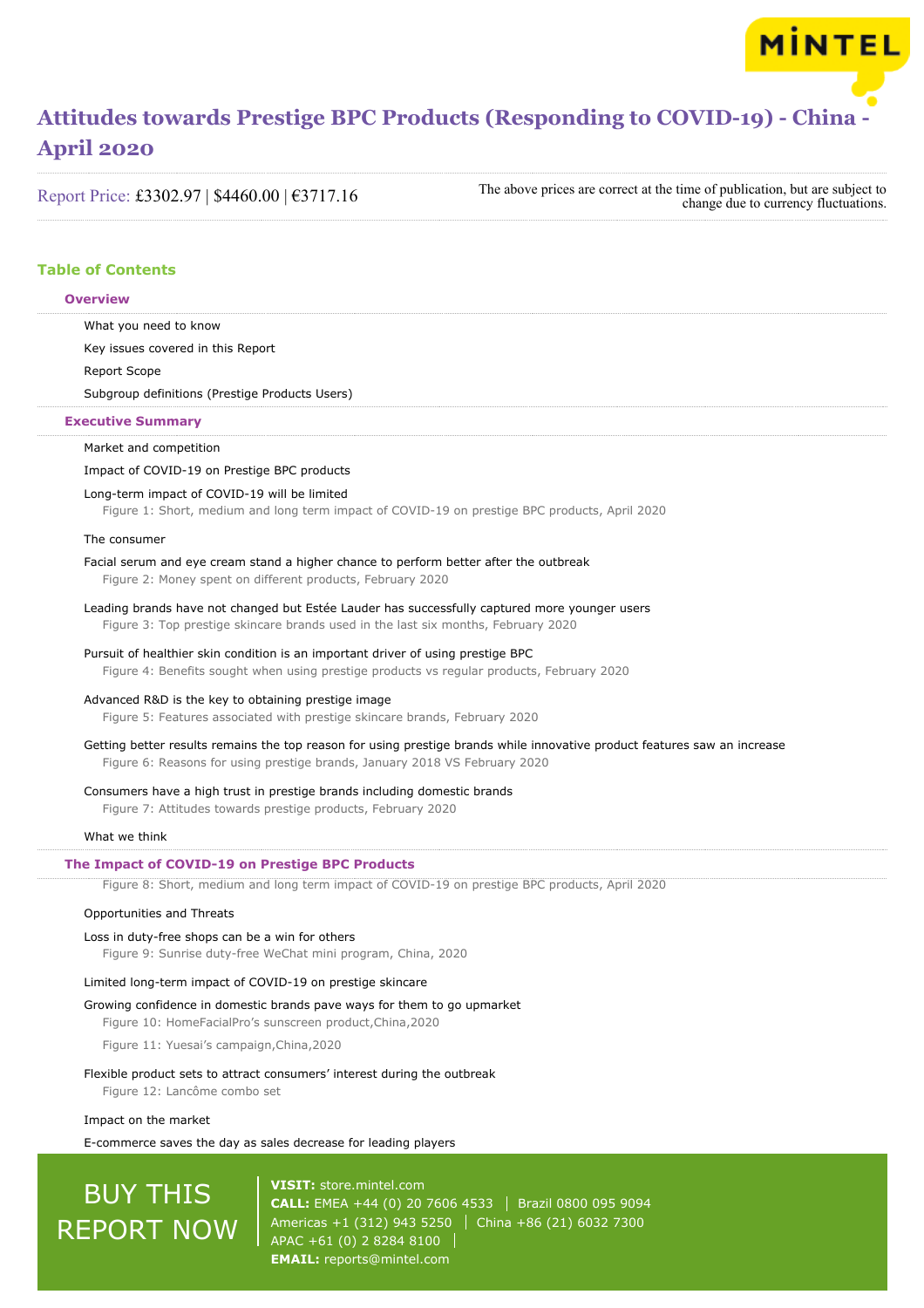Report Price: £3302.97 | \$4460.00 | €3717.16

The above prices are correct at the time of publication, but are subject to change due to currency fluctuations.

MINTEL

#### Shifts in consumer behaviour

## More prudent consumers under financial uncertainty

Figure 13: Change in spending on BPC, January to april 2020

Figure 14: Ways of control spending on beauty and personal care products, January 2020

## **How COVID-19 will affect key consumer segments**

#### Key consumer segments

## Affluent consumers are more financially confident

Figure 15: Confidence on financial situation, 25 February– 6 March, 2020

#### Key consumer segments

## Consumers of younger age spend more time on beauty

Figure 15: Time spent on searching beauty products (eg watch beauty products' live streaming, watch make-up vlog), 25 March – 1 April, 2020

## Consumers of higher income are experiencing more products

Figure 16: Used types of facial skincare products (eg mosituriser, facial serum, eye cream, facial mask), 25 March – 1 April, 2020

## How COVID-19 will reshape the industry

## Online channels will lead other channels instead of supplementing them

#### Higher expectations for ethical brands

Figure 17: Actions that improve brand impression, 28 February – 6 March, 2020

## Impact on the marketing mix

## Live streaming become one of the mainstream retail channels

## Need stronger evidence to justify premium prices

Figure 18: Darphin's multi-purpose serum

Figure 19: Clé de Peau's multi-purpose serum

## Clean beauty becomes more relevant to China's market

## COVID-19: China context

Figure 20: Accumulative confirmed cases of COVID-19 in China, January to April 2020

Figure 21: Status of returning to work, China, March and April 2020

## **Issues and Insights**

## Attaining synergy to focus on anti-ageing benefits as well as other basic needs

## The facts

## The implications

Figure 22: Foreo's day and night combo, China, 2019

Figure 23: Fresh's hydration combo, China, 2020

## Brands using scientific techniques and delivering innovative images are capturing the prestige market

## The facts

## The implications

Figure 24: Estée Lauder's product story,China,2020

Figure 25: Helena Rubinstein brand story,China,2020

## Professional services will become more important in the success of prestige BPC

The facts

# BUY THIS REPORT NOW

**VISIT:** [store.mintel.com](/reports.mintel.com//display/store/994784/) **CALL:** EMEA +44 (0) 20 7606 4533 Brazil 0800 095 9094 Americas +1 (312) 943 5250 China +86 (21) 6032 7300 APAC +61 (0) 2 8284 8100 **EMAIL:** [reports@mintel.com](mailto:reports@mintel.com)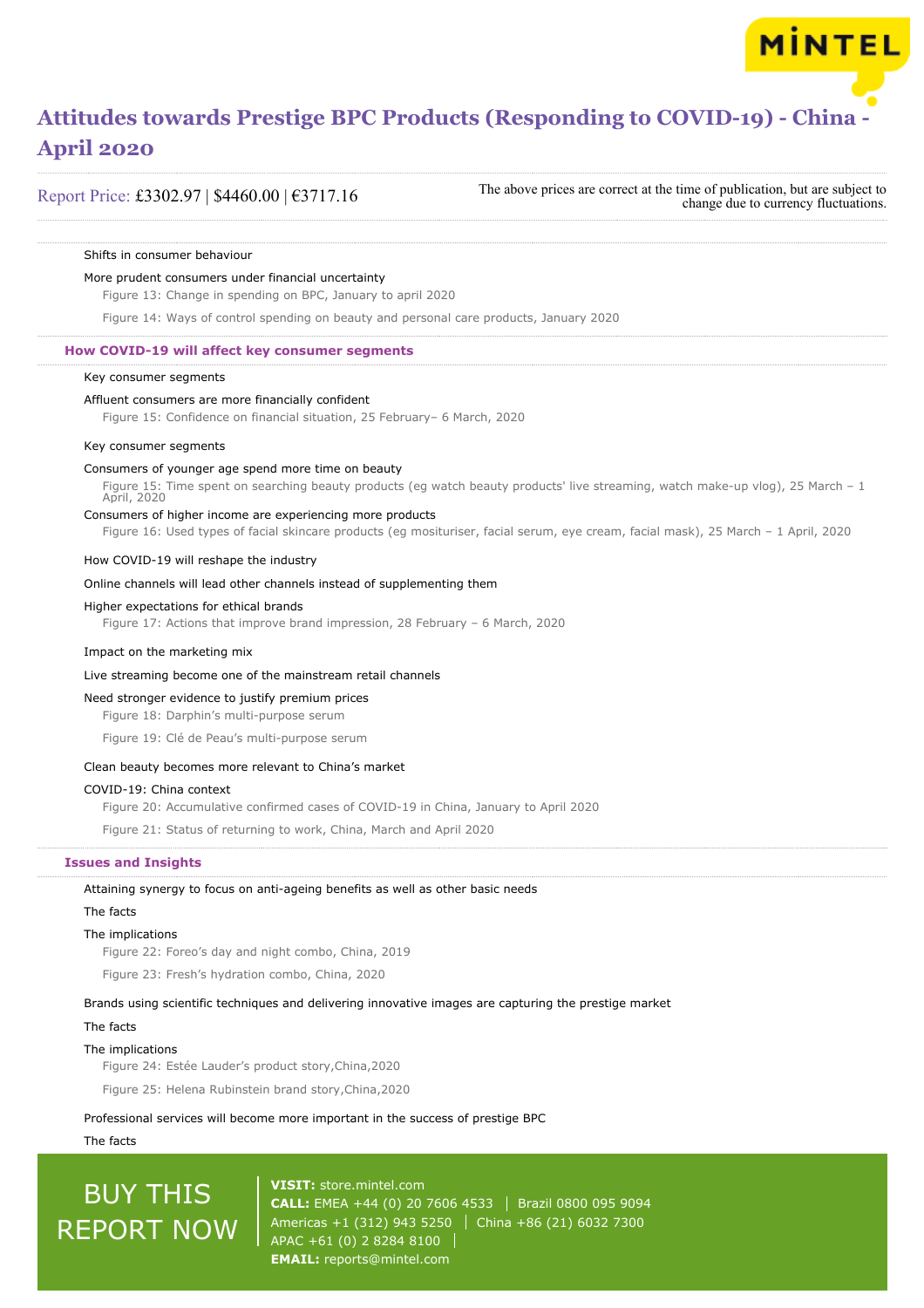

Report Price: £3302.97 | \$4460.00 | €3717.16

The above prices are correct at the time of publication, but are subject to change due to currency fluctuations.

**MINTEL** 

#### The implications

Figure 26: La Prairie's online services

## **Market and Competition – What You Need to Know**

Serum/Essence is the most active in prestige NPD in China

Niche international brands joining Chinese market

More ways of enhancing prestige brand image

## **Market Overview**

Figure 27: Price positioning of new product launches in facial skincare category, China, 2017-2019

Figure 28: Price positioning of new product launches in facial skincare category, by sub-category, China, 2019

#### **Market Factors**

#### Impact of COVID-19

Figure 29: BA live streaming on Tmall, China, 2020

Figure 30: Sulwhasoo's new eye cream, China, 2020

## More international brands entering China's prestige BPC market online

Figure 31: Niche brands opening Tmall official stores, China

## Prestige brands secure high awareness through various online channels

Figure 32: Lancôme live streaming, China

## Ingredient stories become powerful in convincing consumers to pay for premium products

Figure 33: Guerlain's Abeille Royale serum, China

Figure 34: Decorte's Emulsion First concept, China

## **Competitive Strategies**

## More marketing themes centring on female independence

Figure 35: L'Oréal Weibo post on International Women's Day, China, 2020

Figure 36: Dior WeChat advert, China, 2020

## Prestige brand image created through art exhibitions

Figure 37: SK-II art exhibition in Shanghai, China, 2019

Figure 38: Lancôme's exhibition poster

## Effective solutions for late night lifestyles

Figure 39: Clarins' Recovery serum, China

Figure 40: Guerlain's Midnight Secret moisturisers, China

## Vitamin brands launching beverages to enhance beauty from within

Figure 41: Bio-E Lemon drink/Swisse juice drink, China

## Developing brand expertise in solving specific skin issues

Figure 42: POLA white shot, China

Figure 43: Elixir eye cream, China

## **Who's Innovating?**

## More prestige skincare products focused on anti-aging

Figure 44: Top 10 claims as percentage of prestige products newly launched, China, 2017-19

# BUY THIS REPORT NOW

**VISIT:** [store.mintel.com](/reports.mintel.com//display/store/994784/) **CALL:** EMEA +44 (0) 20 7606 4533 Brazil 0800 095 9094 Americas +1 (312) 943 5250 | China +86 (21) 6032 7300 APAC +61 (0) 2 8284 8100 **EMAIL:** [reports@mintel.com](mailto:reports@mintel.com)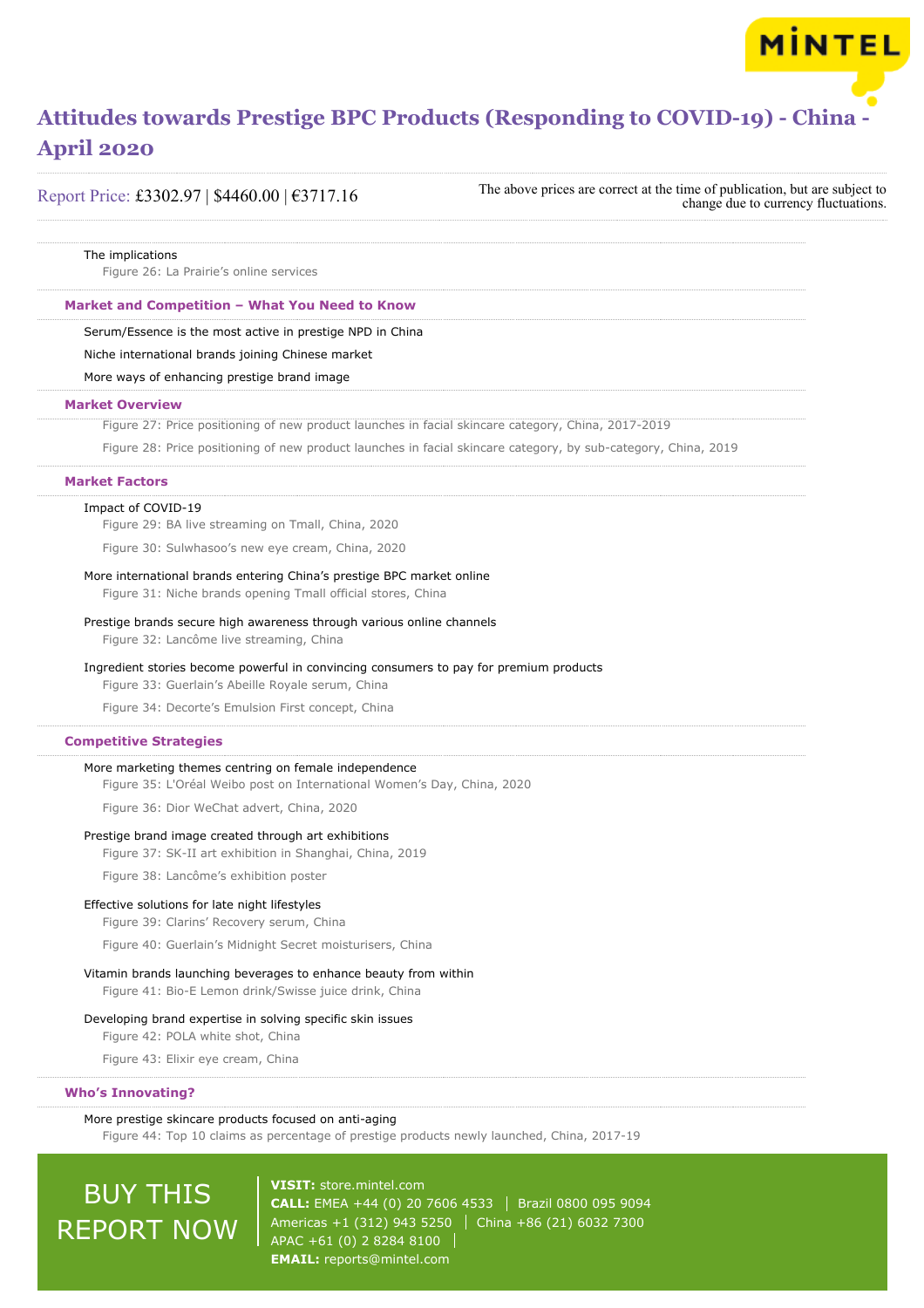Report Price: £3302.97 | \$4460.00 | €3717.16

The above prices are correct at the time of publication, but are subject to change due to currency fluctuations.

**MINTEL** 

Figure 45: Top 10 claims as percentage of masstiage products newly launched, China, 2017-19

## Flower extract ingredients

Figure 46: Facial skincare products with flower extract, China, 2019 and 2020

## Anti-stress claims

Figure 47: Facial skincare products with anti-stress claims, Norway and US, 2020

## More focus on dermocosmetics

Figure 48: Tula's probiotic products, US, 2019

Figure 49: Dermocosmetics products, UK, 2020

#### **The Consumer – What You Need to Know**

Consumers are willing to pay more for facial serum than eye serum

Estée Lauder and Lancôme have the highest penetration

To increase skin's firmness/elasticity and antioxidation are the top two reasons for using prestige brands

Using prestige brands to get better results and more confidence

#### **Price Spent on Different Skincare Products**

38% of women are willing to pay over RMB500 for a facial serum Figure 50: Money spent on different products, February 2020

## 25-39-year-old females with high income are core users of prestige brand buyers

Figure 51: Profile of prestige brand users vs. non-users, February 2020

## **Prestige Skincare Brands Used**

## Estée Lauder and Lancôme still lead

Figure 52: Top prestige skincare brands used in the last six months, February 2020

#### Leading brands are doing more to win younger consumers

Figure 53: Prestige skincare brands used in the last six months, by age, February 2020

Figure 54: SK-II limited editions, 2020

Figure 55: Estée Lauder Re-Nutriv

#### Chanel and Dior snatch up more consumers in lower tier cities

Figure 56: Prestige skincare brands used in the last six months, by city tier, February 2020

## **Benefits Sought When Using Prestige Products vs Regular Products**

## Healthy skin is an important driver of using prestige BPC

Figure 57: Benefits sought when using prestige products vs regular products, February 2020

Prestige products face competition from other beauty methods when dealing with ageing concerns

Figure 58: Benefits sought when using prestige products vs regular products – 'neither', February 2020

Thirties and forties are turning points for using prestige products to treat fine lines and wrinkles

Figure 59: Benefits sought when using prestige products vs regular products – 'prestige products', by age, February 2020

## **Reasons for Using Prestige Brands**

Innovative product features becoming more of a winning factor Figure 60: Reasons for using prestige brands, 2018 VS 2020

## Professional services are perceived as having more importance

# BUY THIS REPORT NOW

**VISIT:** [store.mintel.com](/reports.mintel.com//display/store/994784/) **CALL:** EMEA +44 (0) 20 7606 4533 Brazil 0800 095 9094 Americas +1 (312) 943 5250 | China +86 (21) 6032 7300 APAC +61 (0) 2 8284 8100 **EMAIL:** [reports@mintel.com](mailto:reports@mintel.com)